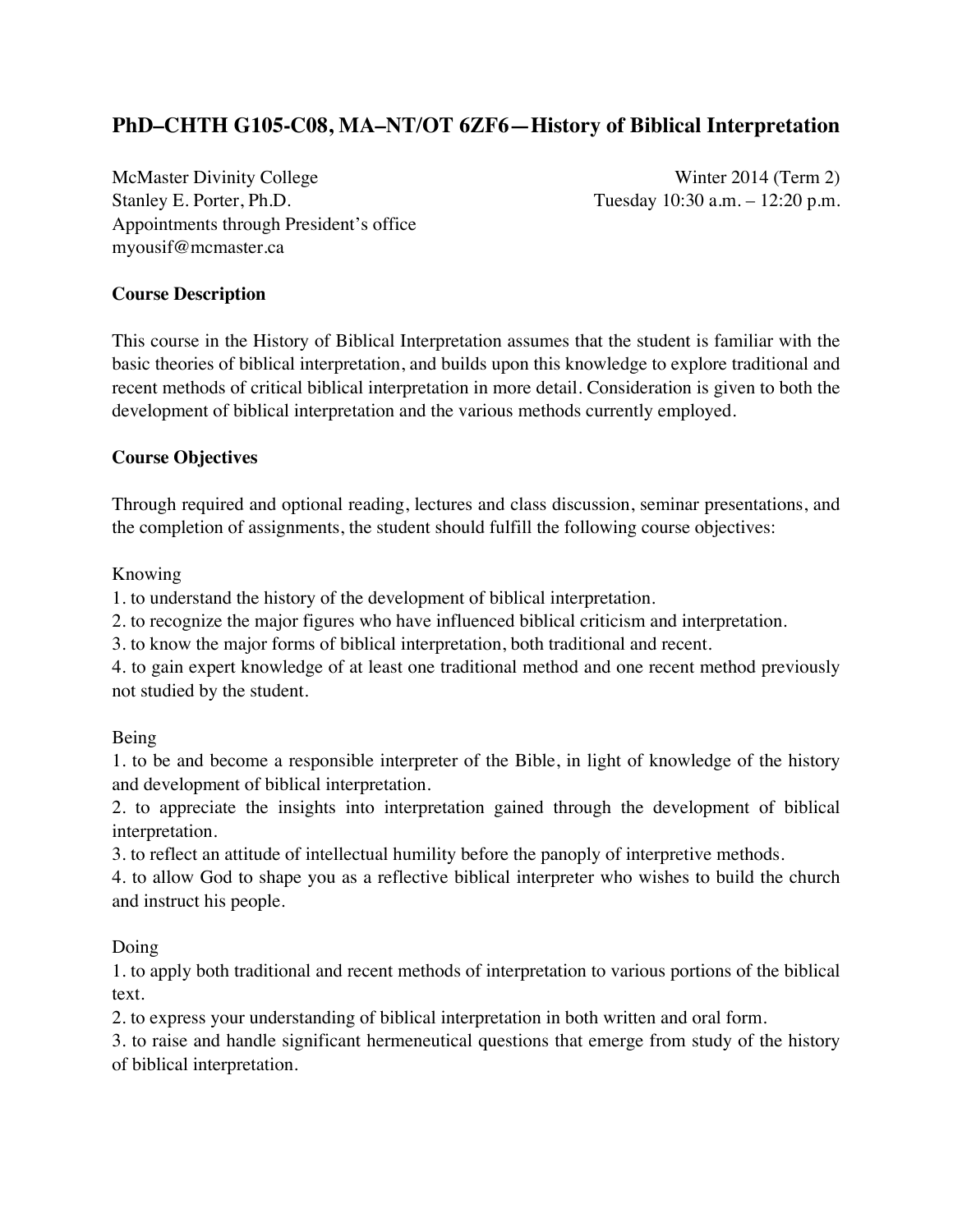4. to learn to respond constructively and creatively to the use of a variety of critical interpretive methods.

5. to be able to differentiate between productive and unproductive methods of biblical understanding and to employ those that lead to theological knowledge and spiritual growth.

### **Course Prerequisites**

Prerequisites: Admission to the M.A. or Ph.D. programs of McMaster Divinity College with a focus upon biblical studies, including having taken a course in New Testament or Old Testament introduction; and ancient and modern languages as appropriate.

#### **Course Requirements**

This is an advanced-level course in New Testament studies, and will be taught in this way. Therefore, it is assumed that students will perform as advanced-level students to facilitate learning. This means that students will be expected to do suitable academic work outside of the classroom.

Successful completion of this class requires each of the following assignments to be completed satisfactorily. Failure to make a valid attempt to complete *each* of these requirements may constitute grounds for failure of the course.

1. Active participation in each session of the course, including the meeting on April 15 (the week of final examinations). The student is expected to come to class having prepared sufficiently by means of primary and secondary reading and reflection to make a significant contribution to the topic of discussion for the course each day. Some suggested reading is given, and a short bibliography is provided for further reference. Students will want to begin building their own, more extensive bibliographies.

2. Presentation of seminar papers and hermeneutical paper. The student is expected to distribute one week in advance and lead discussion of assigned seminar papers. The hermeneutical paper is to be brought to class on the last day.

3. Response questions. The student is expected to formulate and submit response questions to spur discussion.

3. Reading of the Greek New Testament or Hebrew Bible. Each student is expected to read as much of the New Testament in Greek or Hebrew Bible as possible.

4. Completion of all written assignments. See below. **No e-mail submissions of final papers are accepted. Hard copy only.**

#### **Course Textbooks**

Students are required to possess and read the following: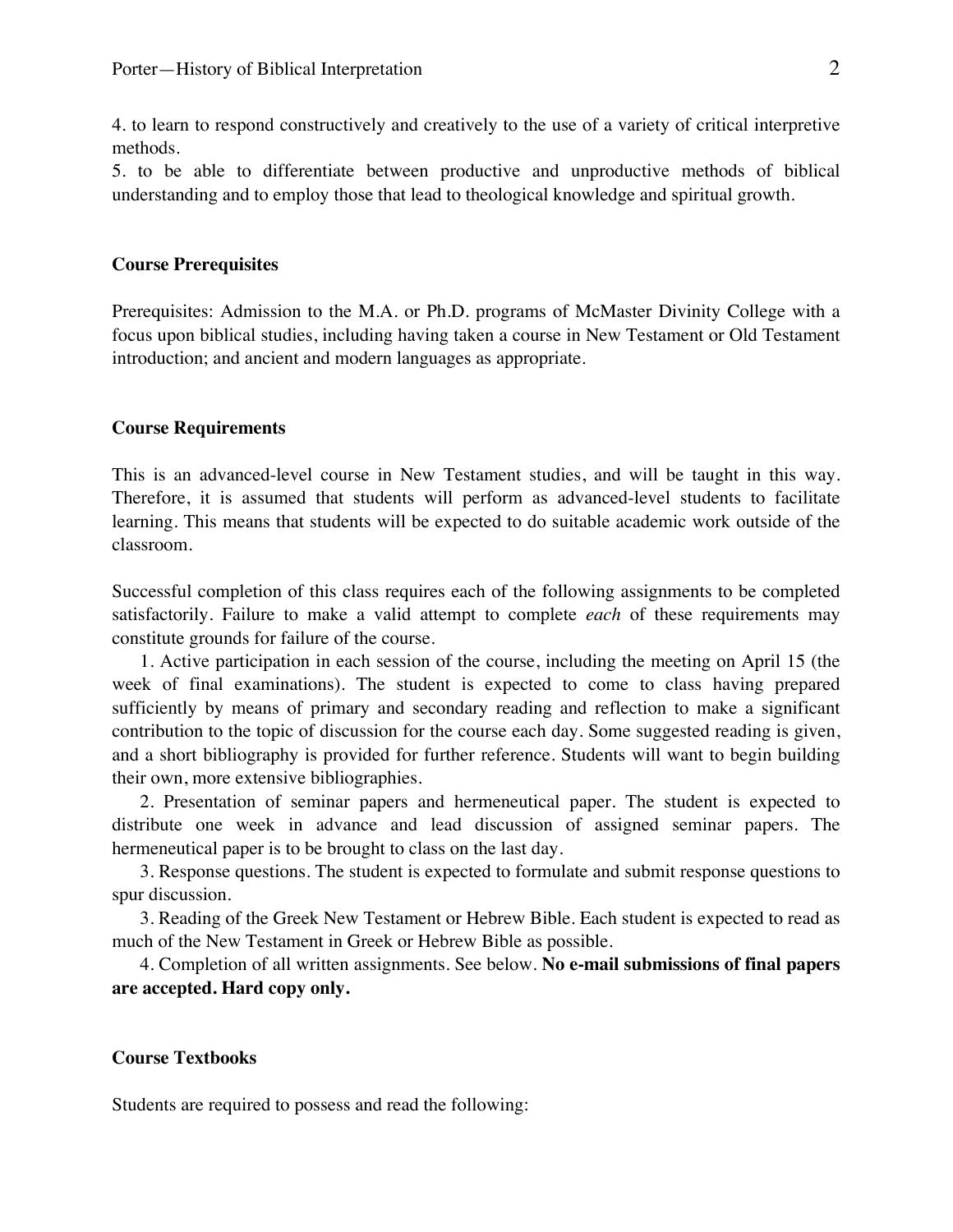Stanley E. Porter, ed. *Dictionary of Biblical Criticism and Interpretation*. London: Routledge, 2007; repr. paperback, 2009. (Electronic version is acceptable but not recommended.)

Stanley E. Porter and Jason C. Robinson. *Hermeneutics: An Introduction to Interpretive Theory*. Grand Rapids: Eerdmans, 2011.

Stanley E. Porter and Beth M. Stovell, eds. *Biblical Hermeneutics: Five Views*. Downers Grove: IVP, 2012.

A standard edition of the Greek New Testament, such as the Nestle-Aland  $(26<sup>th</sup>, 27<sup>th</sup>$ , or  $28<sup>th</sup>$ edn), UBS (3rd or 4th edn) or Westcott-Hort. Neither the Textus Receptus nor the British Bible Society 2nd edn is acceptable as a primary edition, but should be consulted where pertinent. And/or the Biblica Hebraica Stuttgartensia, or equivalent Hebrew Bible.

A literalistic English version of the New Testament, such as the New American Standard Bible or NRSV.

A focused history of biblical interpretation, focusing upon your particular Testament. See the list below to make your choice. This must be chosen, indicated to the professor, read, and reported on.

The Guides to Biblical Scholarship volumes published by Fortress Press that you find pertinent.

Students are expected to possess or have ready access to the following:

Books on the history of interpretation of the Bible. See below.

Books on exegesis of the Bible. See below.

Books on particular forms of criticism. See below.

Books on hermeneutics.

All required textbooks for this class and others at the Divinity College are available from R.E.A.D. On Books, and should be purchased as early as possible, and at least by the beginning of the term when R.E.A.D. On Books has the book room open here at the College. They can be contacted at: 304 The East Mall, Suite 100, Etobicoke, ON M9C 5K1; phone 416-620-2934 ext. 4; fax 416-622-2308; e-mail books@readon.ca; or www.readon.ca. The books are available through other book services as well.

#### **Course Assessment**

Each student is required to complete the following requirements, with the indicated weighting of value. Whereas some of the assignments do not garner points (i.e. they are worth 0%), failure to engage in these elements fully will result in the loss of points and final grade reduction.

1. Participation (0%). Students are expected to participate actively in the class. This means coming to class prepared for the day, having read in secondary works besides any assigned reading.

2. Read the required dictionary of biblical criticism and interpretation, Porter and Robinson's work on hermeneutics, Porter and Stovell on hermeneutics, the New or Old Testament text as appropriate, and at least one other significant history or analysis of biblical interpretation from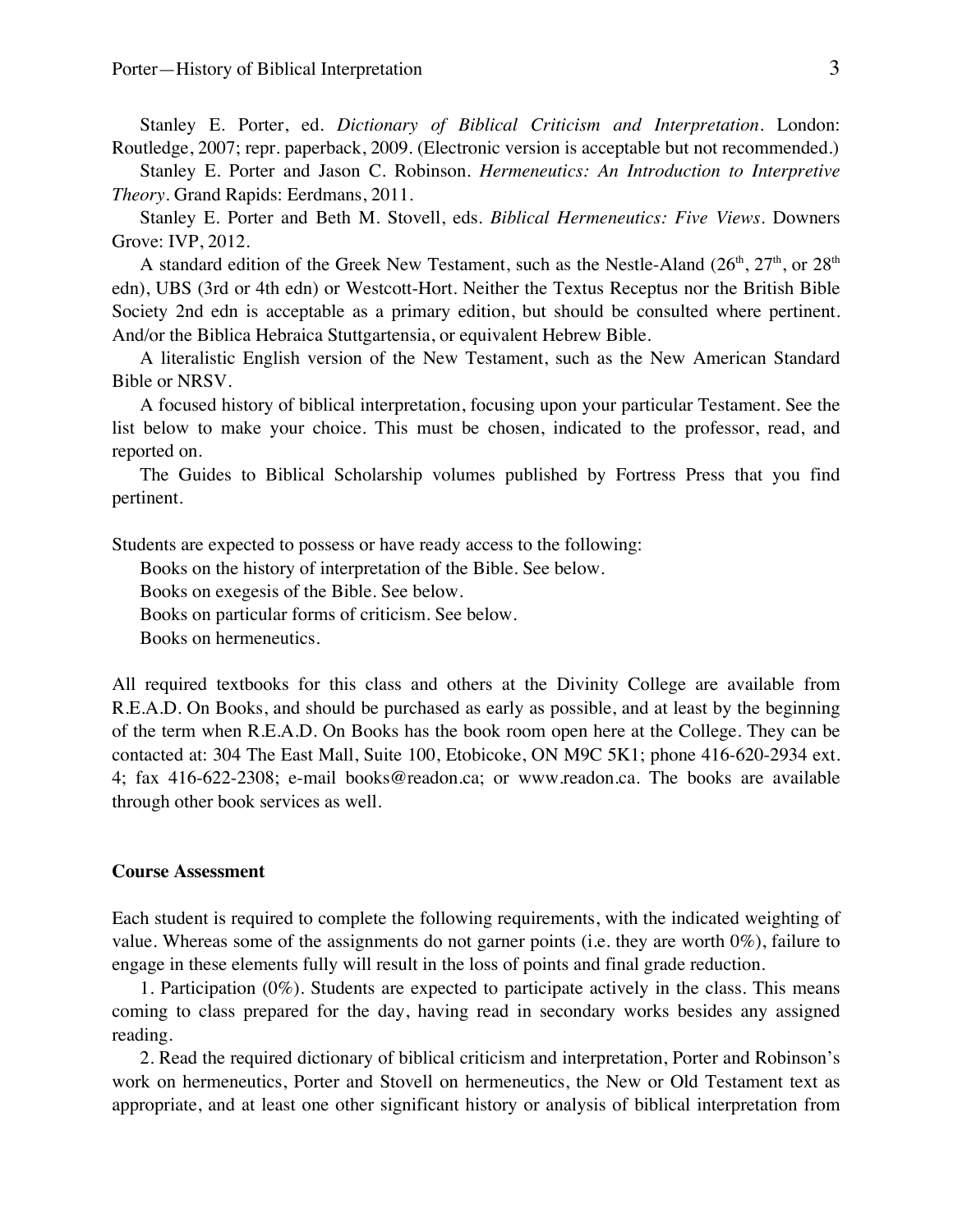those with an asterisk in the bibliography below (0%). The required textbook does not fulfill this requirement. The student will be asked to confirm completion of this assignment at the last class meeting.

3. Paper (6,000 words, excluding notes and bibliography) on a traditional method of biblical interpretation *as embodied by a major practitioner*, and presentation and assessment of application of this method to a significant biblical passage (40%). One traditional method of biblical interpretation should be chosen and demonstrated on a specific passage of the Bible. The method must be presented in terms of one of its major critical proponents, although other key figures may be referenced. The mark for this paper includes the quality of presentation of the paper to the class for discussion.

Traditional methods to choose from may include (but are not restricted to): form, source, or redaction criticism, dialectical theology, traditions history, history of religions, the new hermeneutic, structuralism.

4. Paper (6,000 words, excluding notes and bibliography) on a recent method of biblical interpretation *as embodied by a major practitioner*, and presentation and assessment of application of this method to a significant biblical passage (40%). One recent method of biblical interpretation should be chosen and applied to and demonstrated on a specific passage of the Bible other than of the literary type treated in the first paper. The method should be presented in terms of one of its major critical proponents, although other key figures may be referenced. The mark for this paper includes the quality of presentation of the paper to the class for discussion.

Recent methods to choose from may include (but are not restricted to): social-scientific criticism, canonical criticism, New Tübingen School, a specific form of literary criticism (narrative, reader-response, deconstruction, poststructuralism, etc.), theological hermeneutics, redemptive-historical hermeneutics, linguistic criticism, rhetorical criticism, ideological criticism (liberation, feminist, etc.).

5. Response questions. Each student will be assigned one traditional and one modern interpreter to formulate a minimum of five probing questions to instigate discussion of the assigned paper. These are to be written down and given to the professor at the beginning of the class when the questions will be asked (10%).

6. Final hermeneutics paper (3,000 words, excluding notes and bibliography) (20%). The student is to reflect critically on the hermeneutical implications and appropriate responses to the nature of biblical criticism, with a look to the future of biblical interpretation. This is meant as a hermeneutical exploration of the enterprise of biblical criticism, and so only needs to draw upon the papers in class as support for particular arguments. This paper is due on **April 15.**

Papers 3 and 4 are due in written form to the entire class (at least) one week before the oral presentation. The student merely summarizes the paper (3 minutes) and then leads discussion, in conjunction with the student who poses response questions. We will try to arrange so that papers on related topics are presented on the same day. All final forms of papers are due on **April 15**, the last day that the class meets.

The professor assumes that students already know how to research, write and orally present papers. Content, clear thinking and depth of analysis and research are the most important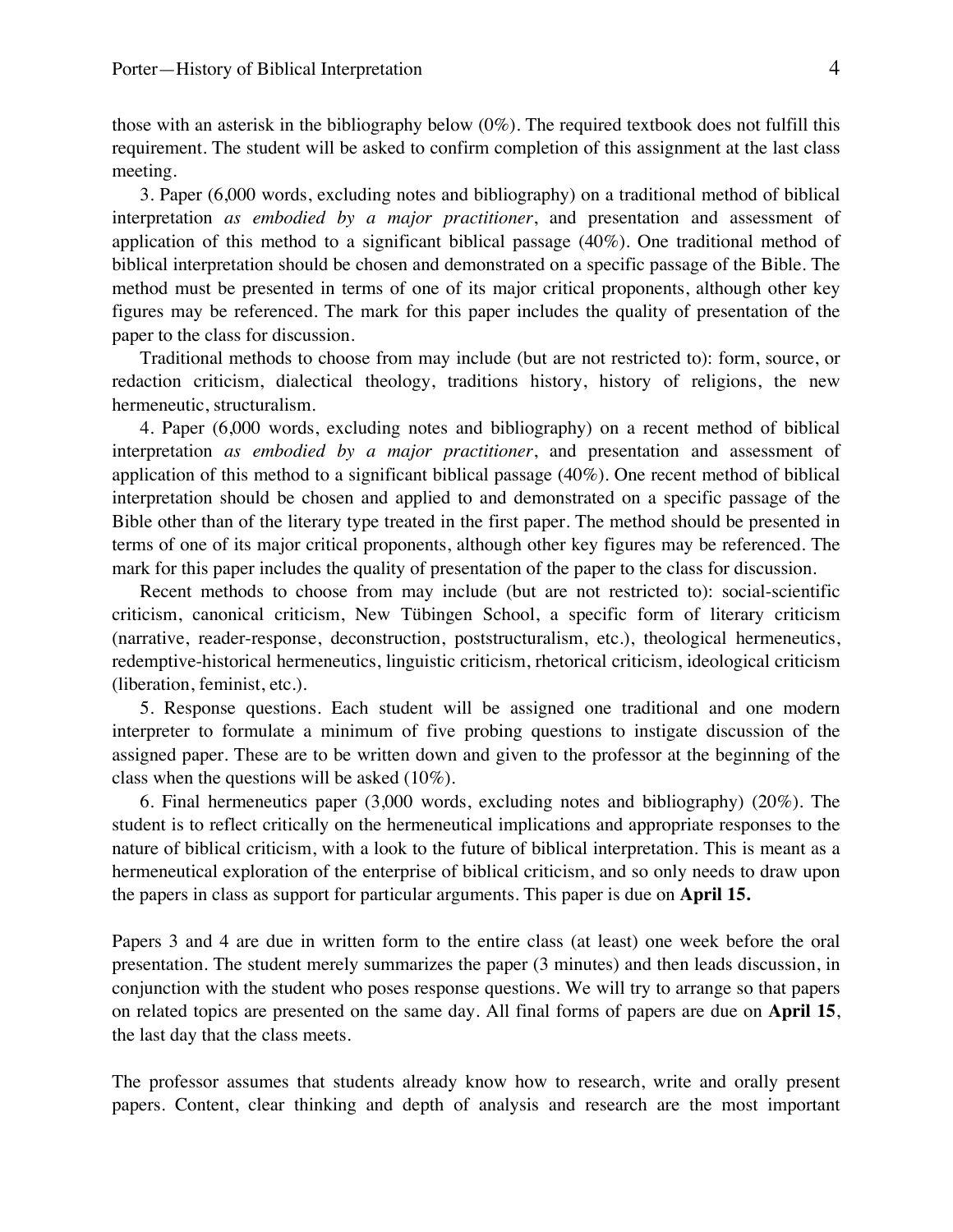requirements, but clarity and consistency of presentation are also of high importance. Students *must* follow the *McMaster Divinity College Style Guide for Essays and Theses*.

Late papers (including late distribution of seminar papers) are decreased by half a full letter grade (5%) each day or portion of a day that they are late. Papers are due on the day assigned (including a suitable draft one week before presentation). Do not ask for exceptions to this policy. Failure to submit a written statement of a paper topic, or failure to write on the assigned topic, will result in a failing grade on the assignment.

#### **Classroom Behavior**

The following guidelines are presented to encourage all students to participate together in this course, and should be kept in mind at all times.

1. Please respect the opinions of others, even if you do not agree with them. Extend courtesy by not ridiculing others' ideas, but feel free to respond to them logically and critically and in an orderly manner.

2. Students should be on time to class, or be prepared to offer an explanation after class to the professor.

3. Students are expected to stay for the entire class session, unless arranged in advance.

4. Students may eat and drink in class so long as they do not distract others or leave the remains of such activities behind for others to clean up (and bring enough for the professor as well!).

5. Students are not expected to be doing work on any other subject except that of this course according to the outline below and as appropriate.

6. Students are not to carry on other conversations in class, especially with those seated immediately adjacent to them. If something being said or done in class is not clear, please ask the professor at an appropriate time and in an appropriate way.

7. No cell phones may be used in any way, and no computers on anything but course business.

**Students who fail to respect these guidelines will be dismissed from the class, with all of the consequences implied.**

#### **Course Schedule**

This is a reasonable yet tentative outline of the content of each session's activities. The professor reserves the right to change the content of lectures and topics. The professor will unfortunately need to be away from class on College business on several occasions, so alternative teaching arrangements will be made.

January 7 Course requirements Major Issues in Contemporary Biblical Interpretation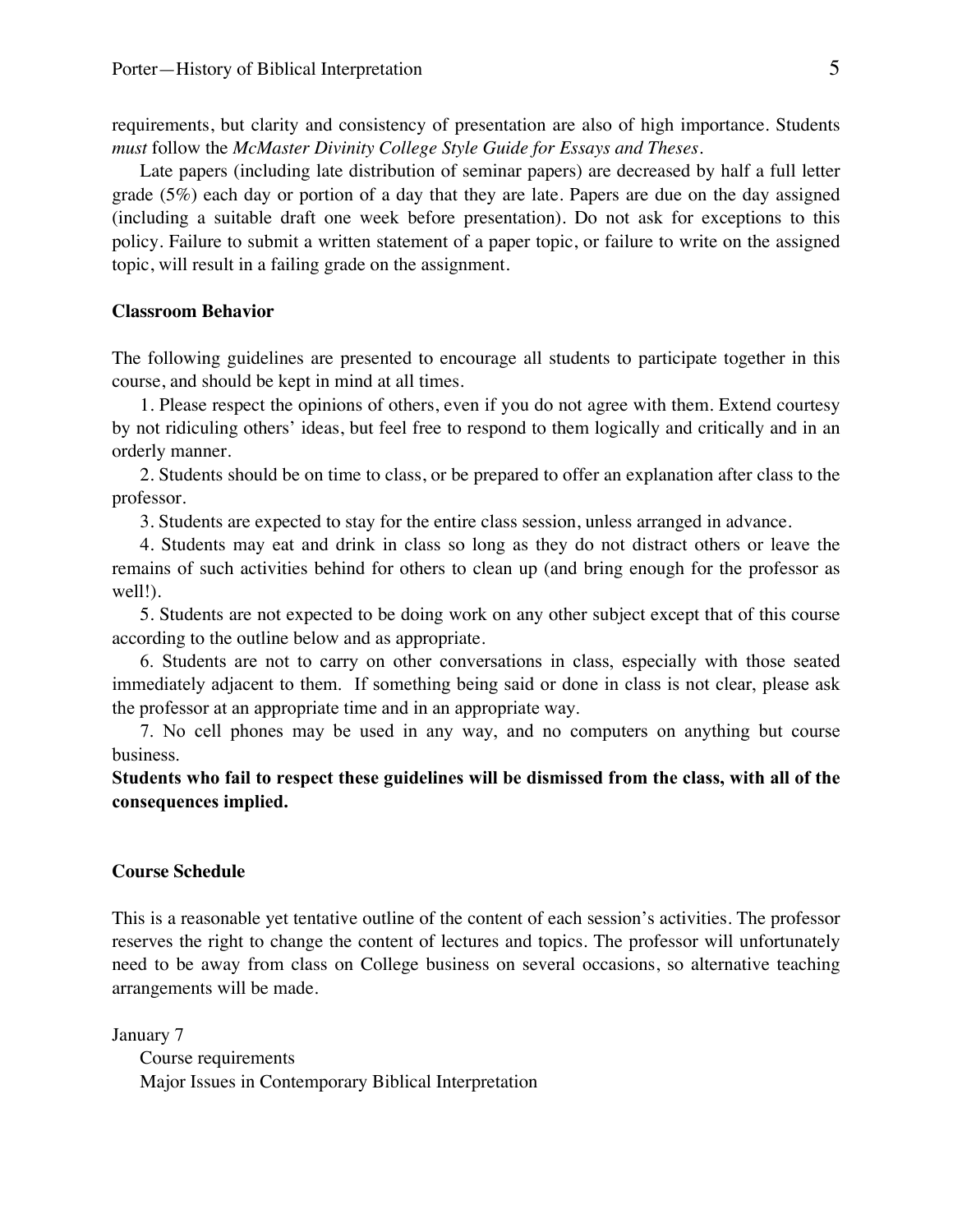- January 14—The Early Days of Biblical Criticism
- January 21—The Growth of Biblical Criticism
- January 28—Dialectical Theology; Theological Hermeneutics; Literary Hermeneutics
- February 4—Diversity or Chaos in Contemporary Biblical Criticism?
- February 11—Seminar Presentations
- (February 18—Reading Week, no class)
- February 25—Seminar Presentations
- March 4—Seminar Presentations
- March 11—Seminar Presentations
- March 18—Seminar Presentations
- March 25—Seminar Presentations
- April 1—Seminar Presentations
- April 8—Seminar Presentations
- April 15—Hermeneutical Paper Presentations (we will be meeting for a regularly scheduled class during the final examination week)

April 15—All final copies of written assignments due to my office, by 4:00 p.m., **hard copies only.**

#### **College Style for Submission of Written Work**

All written work—unless informed otherwise by the professor—is to be submitted in accordance with the *McMaster Divinity College Style Guide for Essays and Theses*, available on the McMaster Divinity College website.

#### **Statement on Academic Honesty**

Academic dishonesty is a serious offence that may take any number of forms, including plagiarism, the submission of work that is not one's own or for which previous credit has been obtained, and/or unauthorized collaboration with other students. Academic dishonesty can result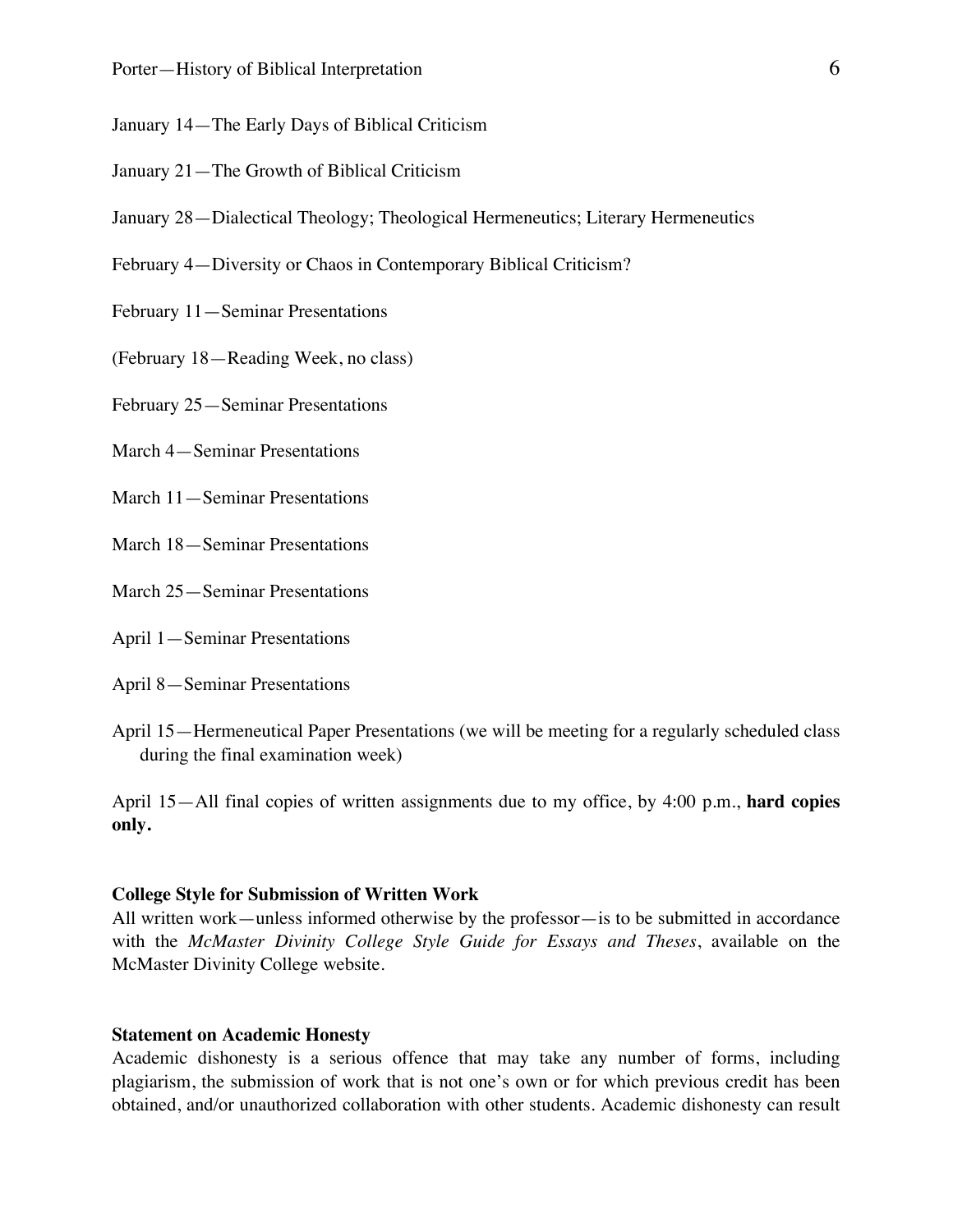in severe consequences, e.g. failure of the assignment, failure of the course, a notation on one's academic transcript, and/or suspension or expulsion from the College.

Students are responsible for understanding what constitutes academic dishonesty. Please refer to the Divinity College Statement on Academic Honesty at http://www.mcmasterdivinity.ca/programs/rules-regulations

### **Gender Inclusive Language**

McMaster Divinity College uses inclusive language for human beings in worship services, student written materials, and all of its publications. In reference to biblical texts, the integrity of the original expressions and the names of God should be respected. The NRSV and TNIV are examples of the use of inclusive language for human beings. It is expected that inclusive language will be used in chapel services and all MDC assignments.

**This syllabus for this course is for information only and remains the property of the respective professor. This syllabus is prepared with the best information available, but the professor reserves the right to change the content and format of the course.**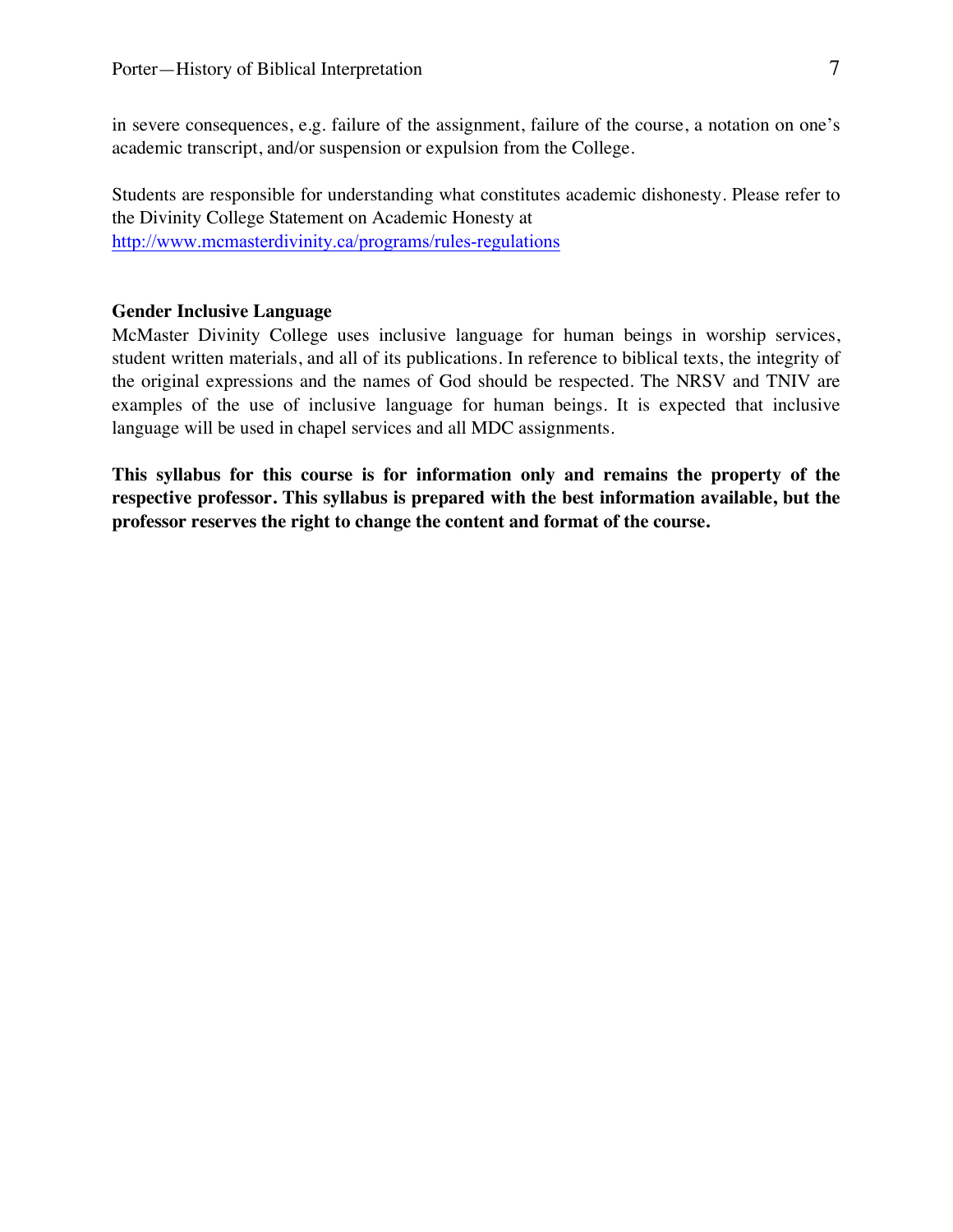*Bibliography for Study of the History of Biblical Interpretation*

The following is a bibliography that gives a categorized list of many major works in biblical interpretation. The bibliography emphasizes New Testament study. There are many more works that the student will need to find in the course of research. Not included—but very important nonetheless—are the secular equivalents, that is, works in the areas of criticism that are not written with interpretation of the Bible in mind (e.g. literary criticism, hermeneutics, etc.).

#### *Histories and Analyses of Interpretation*

- \*Baird, W. *History of New Testament Research*. 2 vols. Minneapolis: Fortress Press, 1992, 2003.
- Barton, J. *The Nature of Biblical Criticism*. Louisville: Westminster/John Knox, 2007.
- Clements, R.E. *A Century of Old Testament Study*. Guildford: Lutterwowrth, 1976.
- Davison, R., and A.R.C. Leaney. *The Pelican Guide to Modern Theology*. III. *Biblical Criticism*. Harmondsworth: Penguin, 1970.
- Grant, R.M., and D. Tracy. *A Short History of the Interpretation of the Bible.* 2d ed*.* London: SCM Press, 1984.
- Harris, H. *The Tübingen School: A Historical and Theological Investigation of the School of F.C. Baur*. Leicester: Apollos, 1990.
- \*Harrisville, R.A., and W. Sundberg. *The Bible in Modern Culture: Baruch Spinoza to Brevard Childs*. 2nd ed. Grand Rapids: Eerdmans, 2002.
- Hayes, J., ed. *New Testament: History of Interpretation*. Nashville: Abingdon, 2004.
- Hunter, A.M. *Interpreting the New Testament 1900-1950.* London: SCM Press, 1951.
- Kraeling, E.G. *The Old Testament since the Reformation*. New York: Schocken, 1955.
- \*Kümmel, W.G. *The New Testament: The History of the Investigation of its Problems*. Trans. S.M. Gilmour and H.C. Kee. Nashville: Abingdon, 1970.
- Kugel, J.L., and R.A. Greer. *Early Biblical Interpretation.* Philadelphia: Westminster, 1986.
- Morgan, R., and J. Barton. *Biblical Interpretation*. Oxford: Oxford University Press, 1988.
- \*Neill, S., and T. Wright. *The Interpretation of the New Testament 1861-1986*. Oxford: Oxford University Press, 1988.
- O'Neill, J.C. *The Bible's Authority: A Portrait Gallery of Thinkers from Lessing to Bultmann*. Edinburgh: T. & T. Clark, 1991.
- Porter, S.E., ed. *Dictionary of Biblical Criticism and Interpretation*. London: Routledge, 2007.
- \*Reventlow, H.G. *History of Biblical Interpretation*. 4 vols. Trans L.G. Perdue. Atlanta: SBL, 2009-2010.
- \*Riches, J.K. *A Century of New Testament Study*. Cambridge: Lutterworth, 1993.
- Rogerson, John W. *Old Testament Criticism in the Nineteenth Century: England and Germany*. Philadelphia: Fortress, 1985.
- Sandys-Wunsch, J. *What Have They Done to the Bible? A History of Modern Biblical Interpretation*. Collegeville: Liturgical, 2005.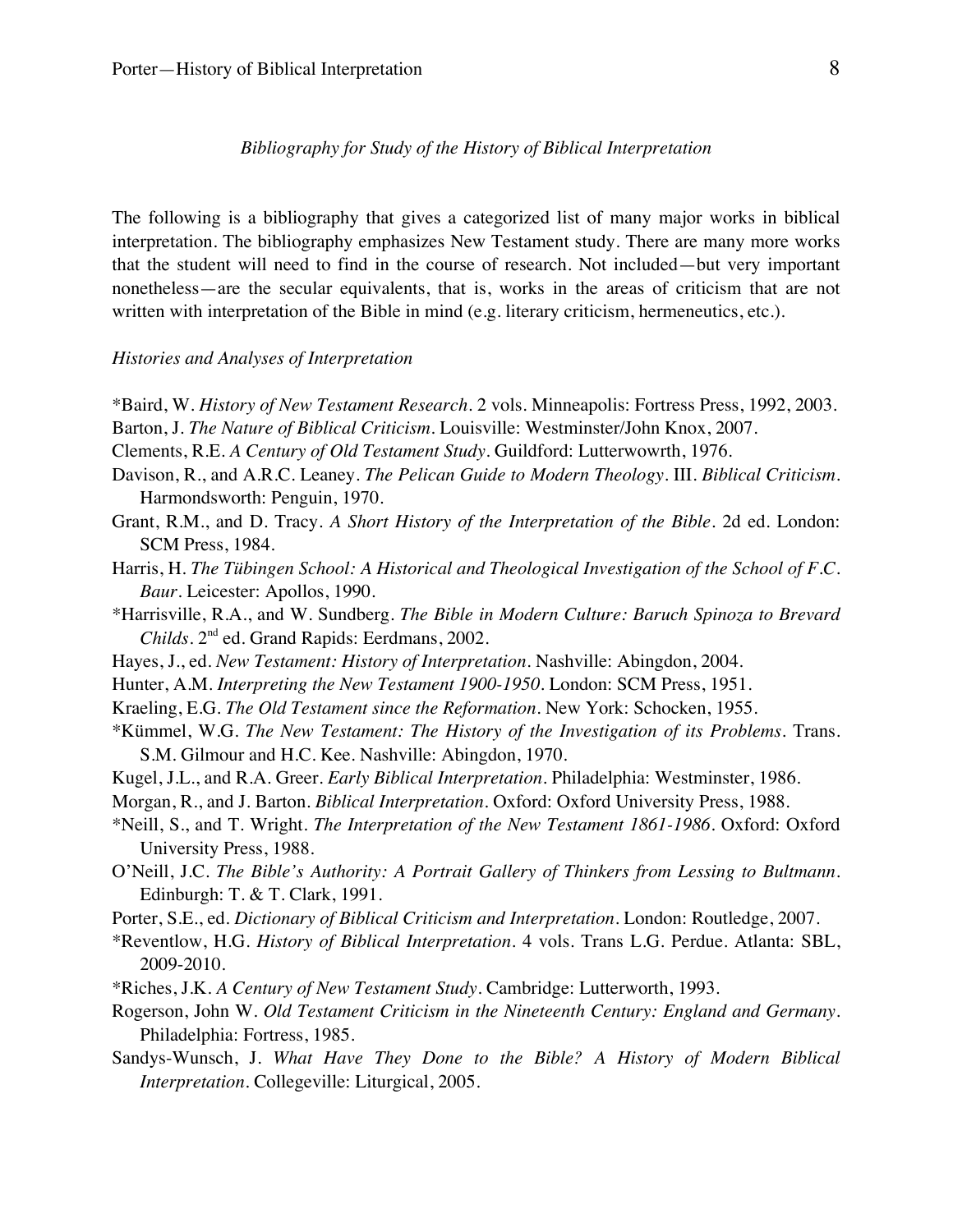\*Yarchin, W., ed. *History of Biblical Interpretation: A Reader*. Peabody, MA: Hendrickson, 2004.

*Exegesis and Interpretation, including Hermeneutics*

- Adam, G., O. Kaiser and W.G. Kümmel. *Einführung in die exegetischen Methoden*. Grünewald: Kaiser, 1975.
- Barton, J. *Reading the Old Testament: Method in Biblical Study*. London: Darton, Longman and Todd, 1984.
- Barton, J., ed. *The Cambridge Companion to Biblical Interpretation*. Cambridge: Cambridge University Press, 1998.
- Bauer, D.R., and R.A. Traina. *Inductive Bible Study: A Comprehensive Guide to the Practice of Hermeneutics*. Grand Rapids: Baker, 2011. (See R. Traina.)
- Becker, E.-M., ed. *Neutestamentliche Wissenschaft*. Tübingen: Francke, 2003.
- Berger, K. *Hermeneutik des Neuen Testaments*. Tübingen: Franck, 1999.
- Berkhof, L. *Principles of Biblical Interpretation*. Grand Rapids: Baker, 1950.
- Black, D.A., and D.S. Dockery, eds. *Interpreting the New Testament: Essays on Methods and Issues*. Nashville: Broadman & Holman, 2001.
- Bock, D.L., and B.M. Fanning, eds. *Interpreting the New Testament Text: Introduction to the Art and Science of Exegesis*. Wheaton, IL: Crossway, 2006.
- Brown, J.K. *Scripture as Communication: Introducing Biblical Hermeneutics*. Grand Rapids: Baker Academic, 2007.
- Carson, D.A. *Exegetical Fallacies*. 2d ed. Grand Rapids: Baker, 1996.
- Carson, D.A., and J.D. Woodbridge, eds. *Scripture and Truth*. Grand Rapids: Zondervan, 1983.
- Carson, D.A., and J.D. Woodbridge, eds. *Hermeneutics, Authority, and Canon.* Grand Rapids: Zondervan, 1986.
- Conzelmann, H., and A. Lindemann. *Interpreting the New Testament: An Introduction to the Principles and Methods of New Testament Exegesis*. Trans. S.S. Schatzmann; Peabody, MA: Hendrickson, 1988.
- Corley, B., S.W. Lemke, and G.I. Lovejoy. *Biblical Hermeneutics: A Comprehensive Introduction to Interpreting Scripture*. 2<sup>nd</sup> ed. Nashville: Broadman & Holman, 2002.
- Couch, M., ed. *An Introduction to Classical Evangelicla Hermeneutics: A Guide to the History and Practice of Biblical Interpretation*. Grand Rapids: Kregel, 2000.
- Croatto, J.S. *Biblical Hermeneutics: Toward a Theory of Reading as the Production of Meaning*. Trans. R.R. Barr. Marynoll: Orbis, 1987.
- Croy, N.C. *Prima Scriptura: An Introduction to New Testament Interpretation*. Grand Rapids: Baker, 2011.
- Dana, H.E., and R.E. Glaze, Jr. *Interpreting the New Testament: A Practical Guide toward Biblical Understanding Based on Searching the Scriptures*. Nashville: Broadman, 1961.
- Dockery, D.S., et al., eds. *Foundations for Biblical Interpretation*. Nashville: Broadman and Holman, 1994.
- Duvall, J.S., and J.D. hays. Grasping God's Word.2<sup>nd</sup> ed. Grand Rapid: Zondervan, 2005.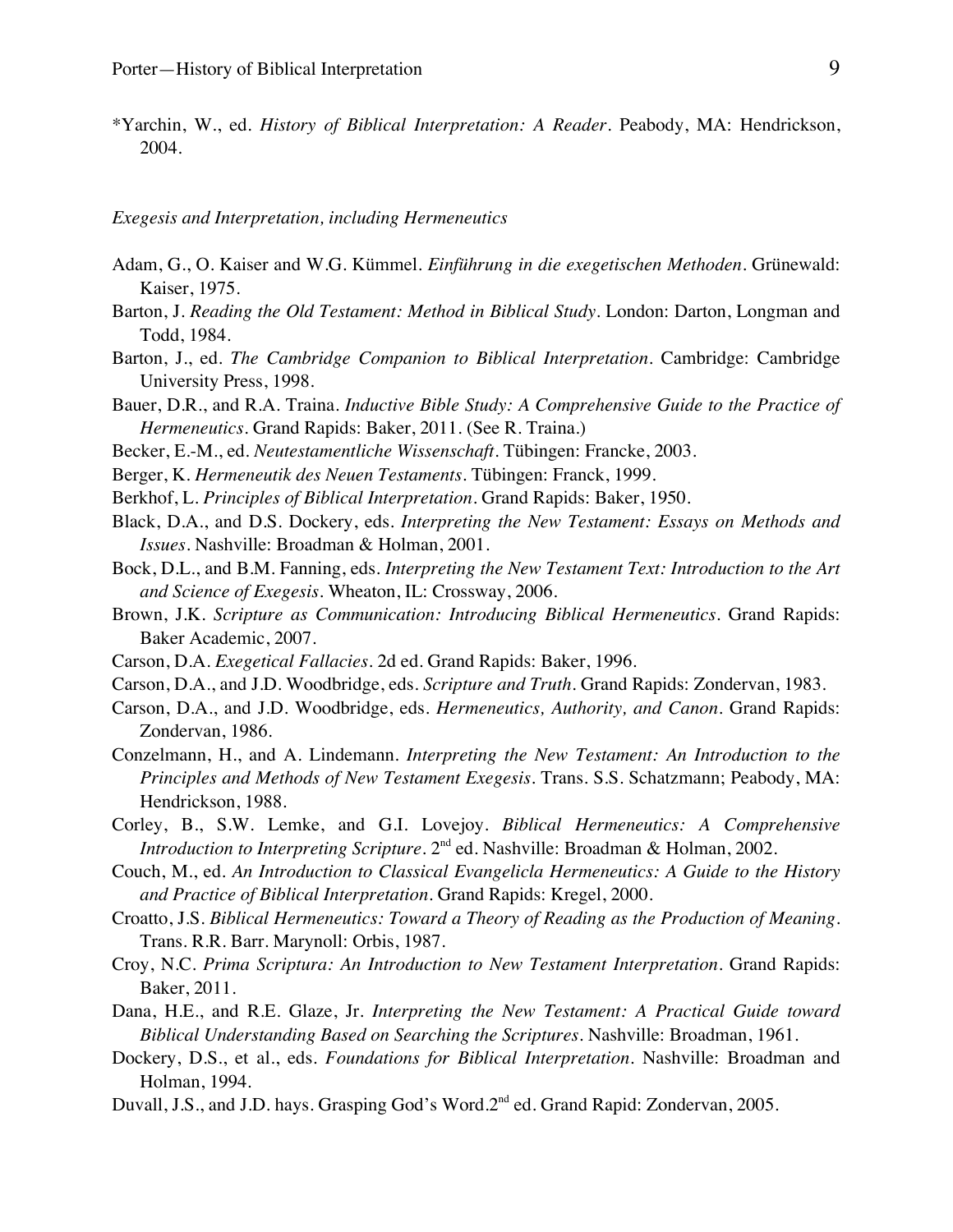- Dyck, E., ed. *The Act of Bible Reading: A Multi-Disciplinary Approach to Biblical Interpretation*. Downers Grove, IL: InterVarsity Press, 1996.
- Epp, E.J., and G.W. MacRae, eds. *The New Testament and Its Modern Interpreters*. Atlanta: Scholars Press, 1989.
- Erickson, R.J. *A Beginner's Guide to New Testament Exegesis*. Downers Grove, IL: InterVarsity, 2005.
- Fee, G.D. *New Testament Exegesis: A Handbook for Students and Pastors*. Philadelphia: Westminster, 1983; rev. ed., 1993.
- Fee, G., and D. Stuart. *How to Read the Bible for All Its Worth*. 2d ed. Grand Rapids: Zondervan, 1993.
- Gillingham, Susan E. *One Bible, Many Voices: Different Approaches to Biblical Studies*. Grand Rapids: Eerdmans, 1999.
- Goldingay, John. *Approaches to Old Testament Study*. Rev. ed. Downers Grove: InterVarsity Press, 1990.
- Goldsworthy, G. *Gospel-Centered Hermeneutics: Foundations and Principles of Evangelical Biblical Interpretation*. Downers Grove: IVP, 2006.
- Gooder, P. *Searching for Meaning: An Introduction to Interpreting the New Testament*. Louisville: Westminster John Knox, 2009.
- Gorman, M.J. *Elements of Biblical Exegesis*. Peabody, MA: Hendrickson, 2001.
- Green, J.B. ed. *Hearing the New Testament: Strategies for Interpretation*. Grand Rapids: Eerdmans, 1995; 2nd ed., 2010.
- Green, J.B., and M. Turner, eds. *Between Two Horizons: Spanning New Testament Studies and Systematic Theology*. Grand Rapids: Eerdmans, 2000.
- Hamann, H.P. *A Popular Guide to New Testament Criticism*. St. Louis: Concordia, 1977.
- Hayes, J.H., and C.R. Holladay. *Biblical Exegesis: A Beginner's Handbook.* 2d ed. Atlanta: John Knox, 2nd edn, 1987.
- Hayes, J., ed. *Methods of Biblical Interpretation*. Nashville: Abingdon, 2004.
- Jansen, J.F. *Exercises in Interpreting Scripture*. Philadelphia: Geneva, 1968.
- Jasper, D. *A Short Introduction to Hermeneutics*. Louisville: Westminster John Knox, 2004.
- Jeanrond, W. *Theological Hermeneutics: Development and Significance*. London: SCM Press, 1994.
- Jeanrond, W.G. *Text and Interpretation as Categories of Theological Thinking*. Trans. T.J. Wilson. New York: Crossroad, 1988.
- Kaiser, O., and W.G. Kümmel. *Exegetical Method: A Student's Handbook*. Trans. E.V.N. Goetchius and M.J. O'Connell. 2d ed. New York: Seabury, 1981.
- Kaiser, W.C. *Toward an Exegetical Theology: Biblical Exegesis for Preaching and Teaching*. Grand Rapids: Baker, 1981.
- Kaiser, W., and M. Silva. *An Introduction to Biblical Hermeneutics: The Search for Meaning*. Grand Rapids: Zondervan, 1994.
- Kieffer, R. *Essais de méthodologie néo-testamentaire*. Lund: Gleerup, 1972.
- Klein, W.W., et al. *Introduction to Biblical Interpretation.* Waco, TX: Word, 1993; 2d ed., 2005.
- Köstenberger, A.J., and R.D. Patterson. *Invitation to Biblical Interpretation: Exploring the Hermeneutical Triad of History, Literature, and Theology*. Grand Rapids: Kregel, 2011.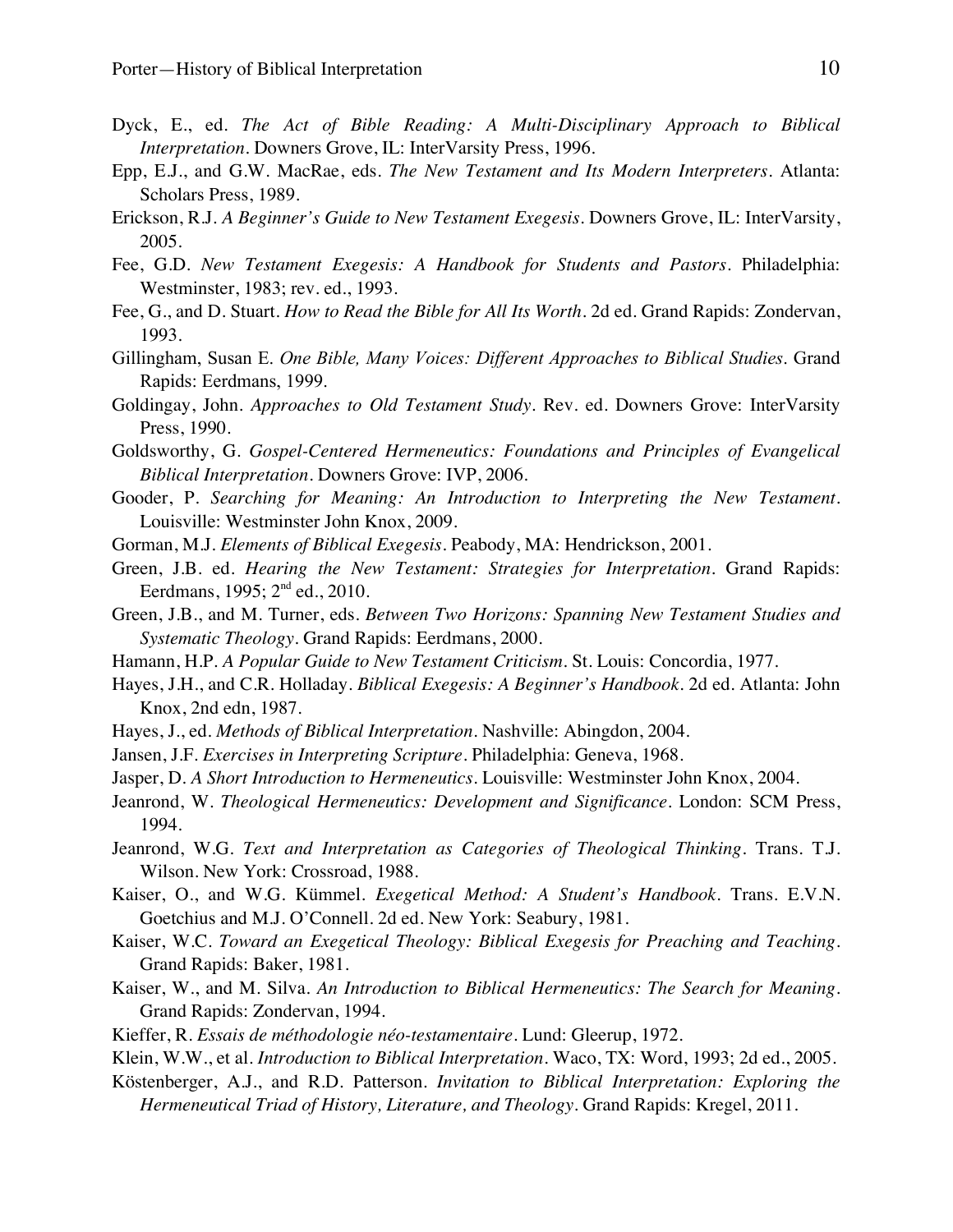- Krasovec, J., ed. *The Interpretation of the Bible: The International Symposium in Slovenia*. Sheffield: Sheffield Academic Press, 1998.
- Léon-Dufour, X., ed. *Exegese im Methodenkonflikt*. Munich: Kösel, 1971.
- Lührmann, D. *An Itinerary for New Testament Study*. London: SCM Press, 1989.
- McCartney, D., and C. Clayton. *Let the Reader Understand: A Guide to Interpreting and Applying the Bible*. Wheaton, IL: Victor, 1994.
- McKenzie, S.L., and S.R. Haynes, eds. *To Each its Own Meaning: An Introduction to Biblical Criticisms and their Application*. Louisville: Westminster John Knox, 1999.
- McKim, D.K. *A Guide to Contemporary Hermeneutics: Major Trends in Biblical Interpretation*. Grand Rapids: Eerdmans, 1986.
- McKim, D.K., ed. *Historical Handbook of Major Biblical Interpreters*. Downers Grove, IL: InterVarsity Press, 1998.
- McKnight, S., ed. *Introducing New Testament Interpretation*. Guides to New Testament Exegesis. Grand Rapids: Baker, 1989.
- McLean, B.H. *Biblical Interpretation and Philosophical Hermeneutics*. Cambridge: Cambridge University Press, 2012.
- Marshall, I.H., ed. *New Testament Interpretation: Essays on Principles and Methods*. Grand Rapids: Eerdmans, 1977.
- Mickelsen, A.B. *Interpreting the Bible*. Grand Rapids: Eerdmans, 1963.
- Mueller-Vollmer, K., ed. *The Hermeneutics Reader*. New York: Continuum, 1989.
- Osborne, G.R. *The Hermeneutical Spiral: A Comprehensive Introduction to Biblical Interpretation*. Downers Grove, IL: InterVarsity, 1991; 2d ed., 2007.
- Oeming, M. *Contemporary Biblical Hermeneutics: An Introduction*. Trans. J. Vette. Aldershot: Ashgate, 2006.
- Palmer, R.E. *Hermeneutics: Interpretation Theory in Schleiermacher, Dilthey, Heidegger, and Gadamer*. Evanston: Northwester University Press, 1969.
- Pesch, R. *Neuere Exegese—Verlust oder Gewinn?* Freiburg: Herder, 1968.
- Pokorny, P. *Hermeneutics as a Theory of Understanding.* Trans. A. Bryson-Gustová. Grand Rapids: Eerdmans, 2011.
- Porter, S.E., and J.C. Robinson. *Hermeneutics and Interpretive Theory: A Critical Introduction*. Grand Rapids: Eerdmans, 2011.
- Porter, S.E., ed. *Handbook to Exegesis of the New Testament*. New Testament Tools and Studies 25. Leiden: Brill, 1997.
- Porter, S.E., and D. Tombs, eds. *Approaches to New Testament Study*. Sheffield: Sheffield Academic Press, 1995.
- Porter, S.E., and C.A. Evans, eds. *New Testament Interpretation and Methods*. Sheffield: Sheffield Academic Press, 1997.
- Porter, S.E., and B.M. Stovell, eds. *Biblical Hermeneutics: Five Views*. Downers Grove: IVP, 2012.
- Ramm, B. *Protestant Biblical Interpretation.* Boston: Wilde, 1956.
- Schertz, M.H., and P.B. Yoder. *Seeing the Text: Exegesis for Students of Greek and Hebrew*. Nashville: Abingdon, 2001.
- Schmidt, L.K. *Understanding Hermeneutics*. Stocksfield: Acumen, 2006.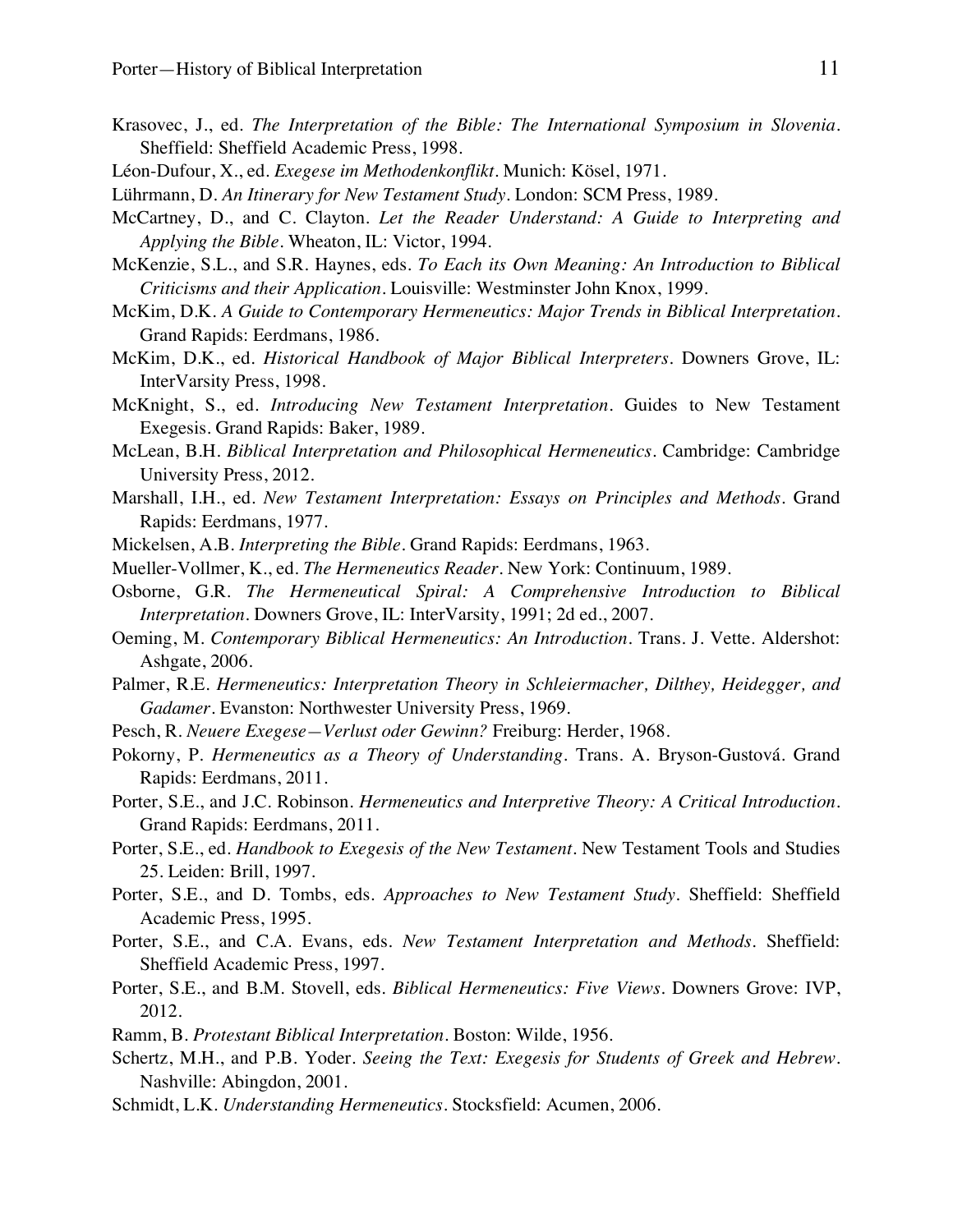- Schnelle, U. *Einführung in die neutestamentliche Exegese*. 5th ed. Göttingen: Vandenhoeck & Ruprecht, 2000.
- Schökel, L.A. *Understanding Biblical Research*. Trans. P.J. McCord. New York: Herder & Herder, 1963.
- Schökel, L.A. *A Manual of Hermeneutics*. Sheffield: Sheffield Academic Press, 1998.
- Silva, M. *Explorations in Exegetical Method: Galatians as a Test Case*. Grand Rapids: Baker, 1996.
- Schnelle, U. *Einführung in die neutestamentliche Exegese*. 5<sup>th</sup> ed. Göttingen: Vandenhoeck & Ruprecht, 2000.
- Stenger, W. *Introduction to New Testament Exegesis*. Trans. D.W. Scott. Grand Rapids: Eerdmans, 1993.
- Stuart, D. *Old Testament Exegesis: A Primer for Students and Pastors*. Philadelphia: Westminster, 1980.
- Tate, W.R. *Biblical Interpretation: An Integrated Approach*. 3rd ed. Peabody: Hendrickson, 2008.
- Tate, W.R. *Interpreting the Bible: A Handbook of Terms and Methods*. Peabody: Hendrickson, 2006.
- Thiselton, A.C. *Hermeneutics: An Introduction*. Grand Rapids: Eerdmans, 2009.
- Traina, R.A. *Methodical Bible Study*. New York: Biblical Seminary, 1952. (See D. Bauer.)
- Tuckett, C. *Reading the New Testament: Methods of Interpretation.* London: SPCK, 1987.
- Vanhoozer, K.J., et al., eds. *Dictionary for Theological Interpretation of the Bible*. Grand Rapids: Baker, 2005.
- Virkler, H.A. *Hermeneutics: Principles and Processes of Biblical Interpretation*. Grand Rapids: Baker, 1981.
- Vos, H.F. *Effective Bible Study*. 2d ed. Grand Rapids: Zondervan, 1956.
- Wischmeyer, O. *Hermeneutik des Neuen Testaments: Ein Lehrbuch*. Tübingen: Francke, 2004.

#### *Specialized Topics*

- Aichele, G., et al., eds. *The Postmodern Bible: The Bible and Culture Collective*. New Haven: Yale University Press, 1995.
- Alter, R. *The Art of Biblical Poetry*. Rev. ed. New York: Basic Books, 2011.
- Alter, R. *The Art of Biblical Narrative*. London: George Allen, 1981.
- Alter, R., and F. Kermode, eds. *The Literary Guide to the Bible.* London: Collins, 1987.
- Anderson, R.D., Jr. *Ancient Rhetorical Theory and Paul*. Kampen: Kok Pharos, 1996.
- Aune, D.E. *The New Testament in its Literary Environment.* Philadelphia: Westminster, 1987.
- Bailey, J.L., and L.D. Vander Broek. *Literary Forms in the New Testament.* London: SPCK, 1992.
- Bar-Efrat, S. *Narrative Art in the Bible*. Sheffield: Almond Press, 1989.
- Barthes, R., et al. *Structural Analysis and Biblical Exegesis: Interpretational Essays*. Trans. A.M. Johnson, Jr. Pittsburgh: Pickwick, 1974.
- Bartholomew, C., et al., eds. *Renewing Biblical Interpretation*. Carlisle: Paternoster, 2000.
- Bartholomew, C.G., et al., eds. *Canon and Biblical Interpretation*. Carlisle: Paternoster, 2006.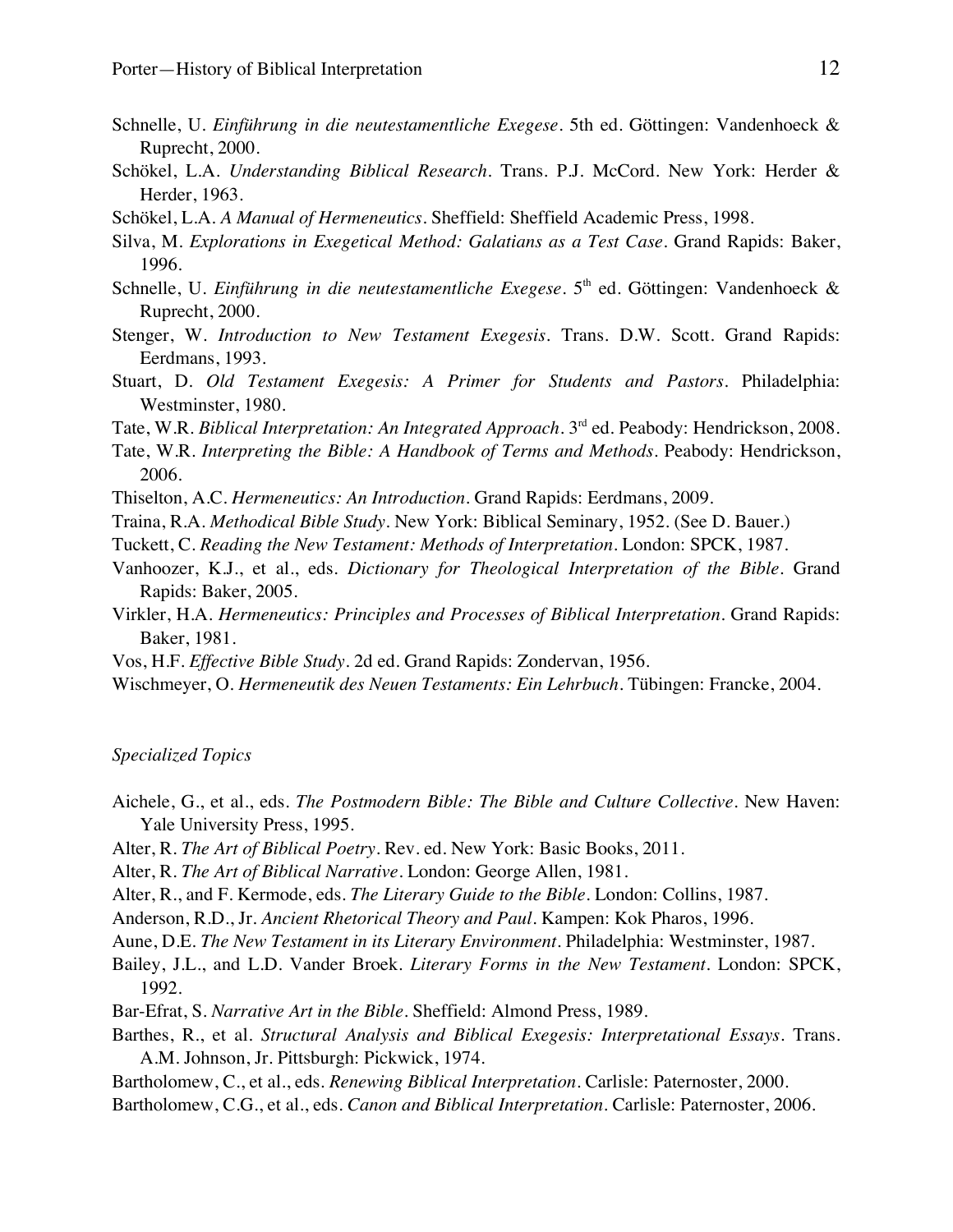- Bartsch, H.W., ed. *Kerygma and Myth*. 2 vols. Trans. R.H. Fuller. London: SCM, 1953, 1962.
- Becker, E.-M., ed. *Neutestamentliche Wissenschaft.* Tübingen: Francke, 2003.
- Berger, K. *Formen und Gattungen im Neuen Testament.* Tübingen: Francke, 2005.
- Berger, K. *Hermeneutik des Neuen Testaments*. Tübingen: Francke, 1999.
- Berlin, A. *Poetics and Interpretation of Biblical Narrative*. Sheffield: Almond Press, 1983.
- Billings, J.T. *The Word of God for the People of God: An Entryway to the Theological Interpretation of Scripture*. Grand Rapids: Eerdmans, 2010.
- Bockmuehl, M. *Seeing the Word: Refocusing New Testament Studies*. Grand Rapids: Baker, 2006.
- Boeckh, A. *On Interpretation and Criticism*. Trans. J.P. Pritchard. Norman: University of Okalhoma Press, 1968.
- Bornkamm, G., et al. *Tradition and Interpretation in Matthew*. Trans. P. Scott. Philadelphia: Westminster, 1963.
- Bovon, F., and G. Rouiller, eds. *Exegesis: Problems of Method and Exercises in Reading (Genesis 22 and Luke 15).* Trans. D.G. Miller. Pittsburgh: Pickwick, 1978.
- Brown, C., ed. *History, Criticism & Faith*. 2d ed. Downers Grove, IL: InterVarsity, 1977.
- Bultmann, R. *The History of the Synoptic Tradition.* Trans. J. Marsh. Oxford: Blackwell, 1963.
- Bultmann, R. *New Testament and Mythology and Other Basic Writings*. Ed. S.M. Ogden. Philadelphia: Fortress, 1984.
- Calloud, J. *Structural Analysis of Narrative*. Trans. D. Patte. Missoula: Scholars Press, 1976.
- Capps, D. *Pastoral Care and Hermeneutics*. Philadelphia: Fortress, 1984.
- Carroll, R.P. *The Bible as a Problem for Christianity*. Philadelphia: Trinity Press International, 1991.
- Childs, B.S. *Introduction to the Old Testament as Scripture*. London: SCM Press, 1979.
- Childs, B.S. *The New Testament as Canon*. Valley Forge: Trinity Press International, 1994.
- Clines, D.J.A. *The Bible and the Modern World*. Sheffield: Sheffield Academic Press, 1997.
- Conzelmann, H. *The Theology of St Luke*. Trans. G. Buswell. New York: Harper & Row, 1960.
- Coreth, E. *Grundfragen der Hermeneutik: Ein Philosophischer Beitrag*. Freiburg: Herder, 1969.
- Culpepper, R.A. *Anatomy of the Fourth Gospel: A Study in Literary Design*. Philadelphia: Fortress Press, 1983.
- Detweiler, R. *Story, Sign, and Self: Phenomenology and Structuralism as Literary-Critical Methods*. Missoula: Scholars Press, 1978.
- Dibelius, M. *From Tradition to Gospel.* Trans. B.L. Woolf. London: Ivor Nicholson and Watson, 1934.
- Doty, W.G. *Contemporary New Testament Interpretation*. New York: Prentice-Hall, 1972.
- Farmer, W.R. *The Synoptic Problem: A Critical Analysis*. New York: Macmillan, 1964.
- Fokkelman, J.P. *Reading Biblical Narrative: An Introductory Guide*. Trans. I Smit. Louisville: Westminster John Knox, 1999.
- Fowl, S.E. *Engaging Scripture*. Oxford: Blackwell, 1998.
- Fowl, S.E. *Theological Interpretation of Scripture*. Eugene, OR: Cascade, 2009.
- Fowl, S.E., and L.G. Jones. *Reading in Communion: Scripture and Ethics in Christian Life*. London: SPCK, 1991.
- Fowl, S.E., ed. *The Theological Interpretation of Scripture*. Oxford: Blackwell, 1997.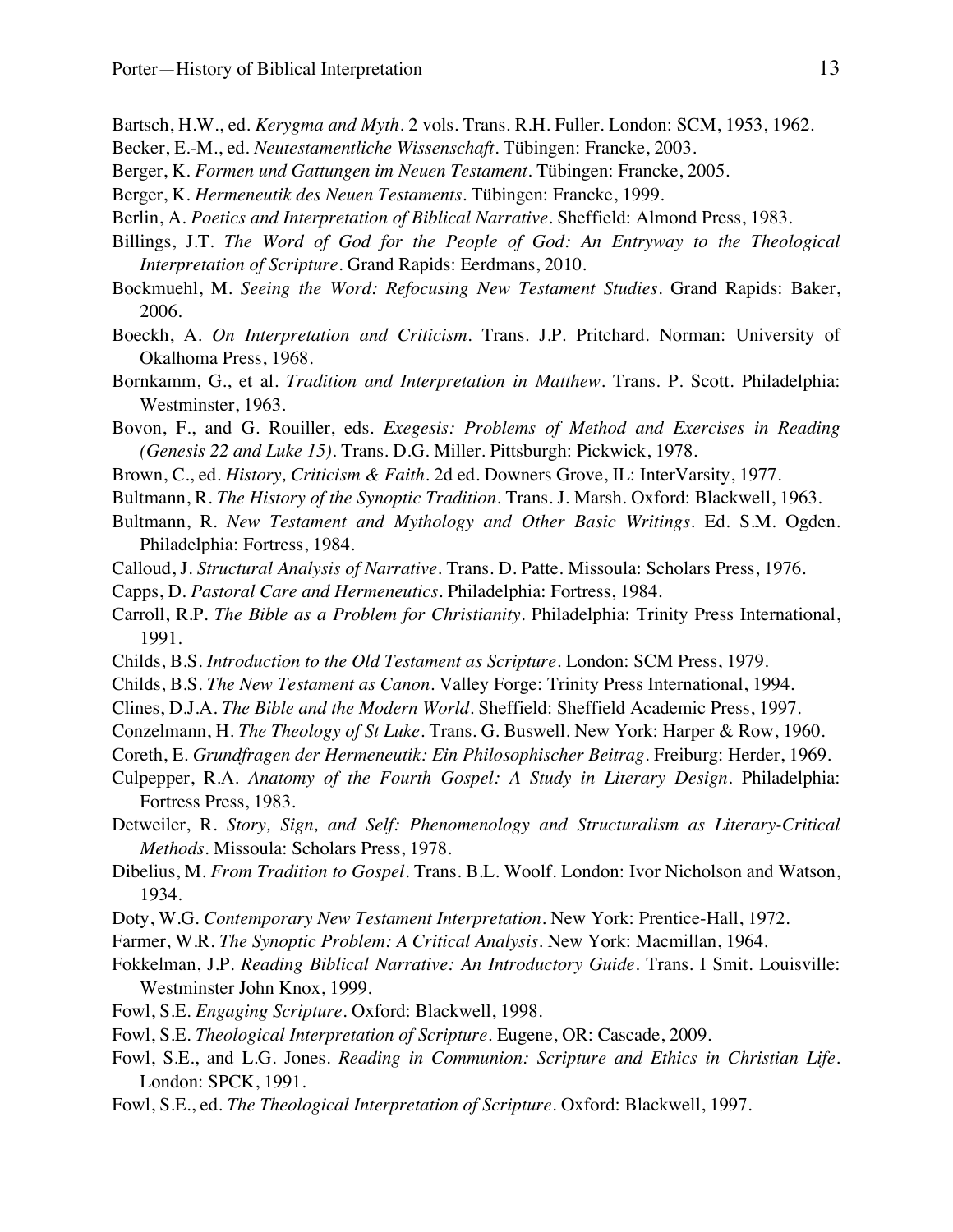- Frei, H.W. *The Eclipse of Biblical Narrative: A Study in Eighteenth and Nineteenth Century Hermeneutics.* New Haven: Yale University Press, 1974.
- Fuchs, E. *Glaube und Erfahrung*. Tübingen: Mohr Siebeck, 1965.
- Fuchs, E. *Marburger Hermeneutik*. Tübingen: Mohr Siebeck, 1968.
- Fuchs, E. *Hermeneutik*. 4th ed. Tübingen: Mohr Siebeck, 1970.
- Fuchs, E. *Lesebuch*. Ed. E. Jüngel and G. Schunack. Tübingen: Mohr Siebeck, 2003.
- Gadamer, H.-G. *Truth and Method*. New York: Crossroad, 1975.
- Gager, J.G. *Kingdom and Community: The Social World of Early Christianity.* New York: Prentice Hall, 1975.
- Goldingay, J. *Models for Interpretation of Scripture*. Grand Rapids: Eerdmans, 1995.
- Green, B. *Mikhail Bakhtin and Biblical Scholarship: An Introduction*. Atlanta: SBL, 2000.
- Green, J.B. *Seized by Truth: Reading the Bible as Scripture*. Nashville: Abingdon, 2007.
- Green, J.B. *Practicing Theological Interpretation: Engaging Biblical Texts for Faith and Formation*. Grand Rapid: Baker, 2011.
- Gruenler, R.G. *Meaning and Understanding: The Philosophical Framework for Biblical Interpretation*. Grand Rapids: Zondervan, 1991.
- Harrison, R.K., et al. *Biblical Criticism: Historical, Literary and Textual*. Grand Rapids: Zondervan, 1978.
- Harrisville, R.A. *His Hidden Grace: The Origins, Task and Witness of Biblical Criticism*. Nashville: Abingdon, 1965.
- Harvey, A.E., ed. *Alternative Approaches to New Testament Study*. London: SPCK, 1985.
- Henry, P. *New Directions in New Testament Study*. Philadelphia: Westminster, 1979.
- Holmberg, B. *Sociology and the New Testament: An Appraisal*. Minneapolis: Fortress, 1990.
- Johnson, A.M., Jr., ed. *The New Testament and Structuralism*. Pittsburgh: Pickwick, 1976.
- Johnson, A.M., Jr., ed. *Structuralism and Biblical Hermeneutics: A Collection of Essays*. Pittsburgh: Pickwick, 1979.
- Kee, H.C. *Christian Origins in Sociological Perspective*. Philadelphia: Westminster, 1980.
- Kennedy, G.A. *New Testament Interpretation through Rhetorical Criticism*. Chapel Hill: University of North Carolina Press, 1984.
- Knowles, R. *Anthony C. Thiselton and the Grammar of Hermeneutics: The Search for a Unified Theory*. Milton Keynes: Paternoster, 2012.
- Koch, K. *The Growth of the Biblical Tradition: The Form-Critical Method*. New York: Scribners, 1969.
- Kort, W.A. *"Take, Read": Scripture, Textuality, and Cultural Practice*. University Park: Pennsylvania State University Press, 1996.
- Krentz, E. *The Historical-Critical Method.* Philadelphia: Fortress Press, 1975.
- Kugel, J.L. *The Idea of Biblical Poetry: Parallelism and Its History*. New Haven: Yale University Press, 1981.
- Leon-Dufour, X., ed. *Exegese im Mehtodenkonflikt*. Munich: Kösel, 1971.
- Linnemann, E. *Historical Criticism of the Bible: Methodology or Ideology?* Grand Rapids: Baker, 1990.
- Longman, T., III, *Literary Approaches to Biblical Interpretation*. Grand Rapids: Zondervan, 1987.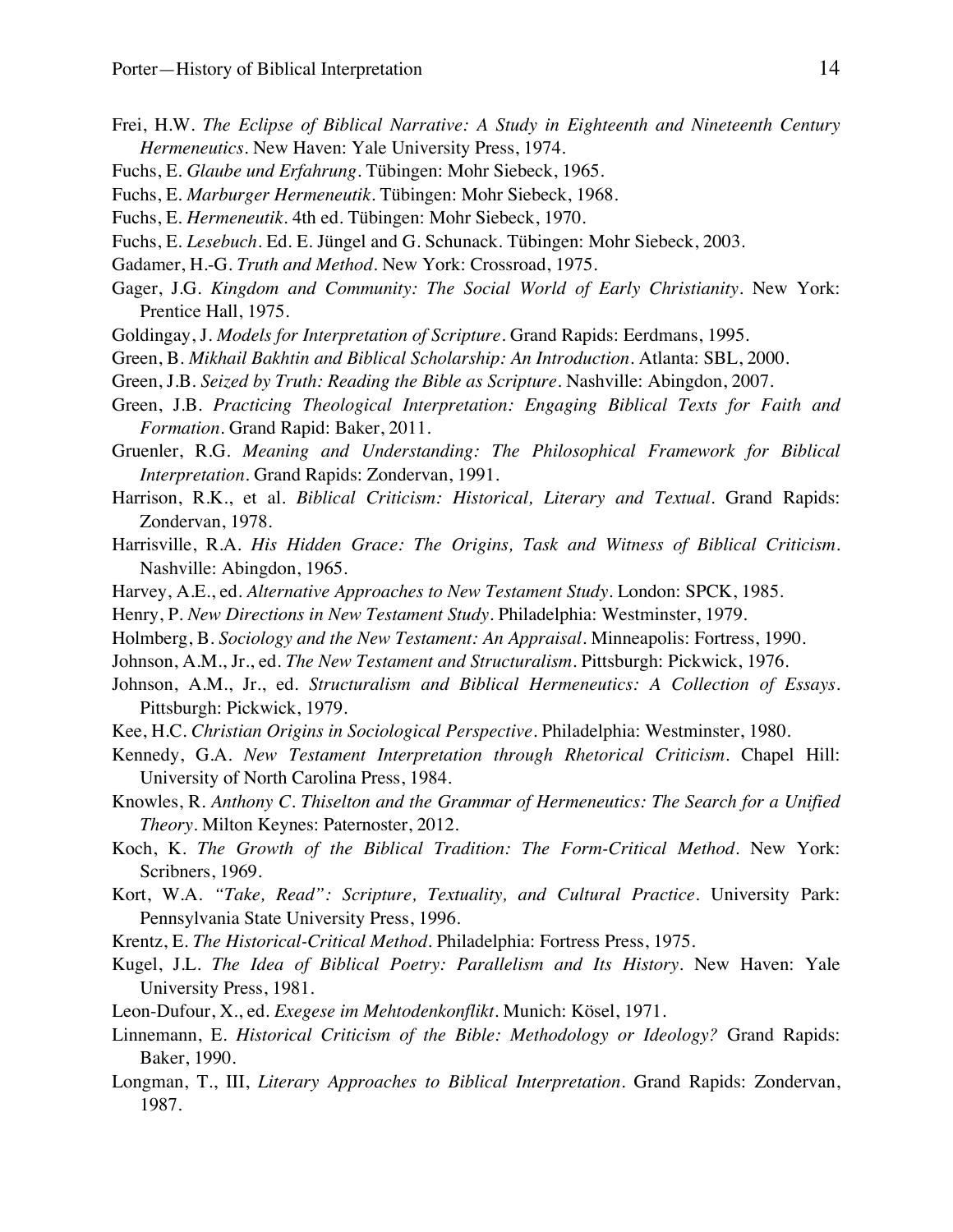Lundin, R., et al. *The Promise of Hermeneutics*. Grand Rapids: Eerdmans, 1999.

- Lundin, R., ed. *Disciplining Hermeneutics: Interpretation in Christian Perspective.* Grand Rapids: Eerdmans, 1997.
- McGowan, A.B., and K.H. Richards, eds. *Method and Meaning: Essays on New Testament Interpretation in Honor of Harold W. Attridge*. Atlanta: SBL, 2011.
- Mack, B.L. *Rhetoric and the New Testament.* Minneapolis: Fortress, 1990.
- McKnight, E.V. *What is Form Criticism?* Philadelphia: Fortress Press, 1969.
- McKnight, E.V. *Meaning in Texts: The Historical Shaping of a Narrative Hermeneutics*. Philadelphia: Fortress Press, 1978.
- McKnight, E.V. *The Bible and the Reader: An Introduction to Literary Criticism.* Philadelphia: Fortress Press, 1985.
- McKnight, E.V. *Post-Modern Use of the Bible: The Emergence of Reader-Oriented Criticism*. Nashville: Abingdon, 1988.
- McKnight, E.V., ed. *Reader Perspectives on the New Testament*. Semeia 48. Atlanta: SBL, 1989.
- Maier, G. *The End of the Historical-Critical Method*. St Louis: Concordia, 1977.
- Maier, J., and V. Tollers, eds. *The Bible in its Literary Milieu: Contemporary Essays*. Grand Rapids: Eerdmans, 1989.
- Malbon, E.S., and E.V. McKnight, eds. *The New Literary Criticism and the New Testament*. Sheffield: Sheffield Academic Press, 1994.
- Malina, B.J. *The New Testament World: Insights from Cultural Anthropology.* London: SCM Press, 1981.
- Marshall, I.H. *Beyond the Bible: Moving from Scripture to Theology*, with Essays by K.J. Vanhoozer and S.E. Porter. Grand Rapids: Baker, 2004.
- Marxsen, W. *Mark the Evangelist: Studies on the Redaction History of the Gospel.* Trans. J. Boyce et al. Nashville: Abingdon, 1969.
- Mazzeo, J.A. *Varieties of Interpretation*. Notre Dame: University of Notre Dame Press, 1978.
- Meyer, B.F. *Critical Realism and the New Testament*. Allison Park, PA: Pickwick, 1989.
- Moore, S.D. *Literary Criticism and the Gospels: The Theoretical Challenge*. New Haven: Yale University Press, 1989.
- Moore, S.D. *Mark and Luke in Poststructuralist Perspectives*. New Haven: Yale University Press, 1992.
- Moore, S.D. *Poststructuralism and the New Testament*. Minneapolis: Fortress Press, 1994.
- Mouton, E. *Reading a New Testament Document Ethically*. Atlanta: SBL, 2002.
- Osiek, C. *What are They Saying about the Social Setting of the New Testament?* New York: Paulist, 1992.
- Parris, D.P. *Reception Theory and Biblical Hermeneutics*. Eugene, OR: Pickwick, 2009.
- Patte, D. *What is Structural Exegesis?* Philadelphia: Fortress Press, 1976.
- Patte, D. *Structural Exegesis for New Testament Critics.* Minneapolis: Fortress Press, 1990.
- Patte, D. *Ethics of Biblical Interpretation: A Reevaluation*. Louisville: Westminster John Knox, 1995.
- Perrin, N. *What is Redaction Criticism?* Philadelphia: Fortress Press, 1969.
- Petersen, N.R. *Literary Criticism for New Testament Critics*. Philadelphia: Fortress, 1978.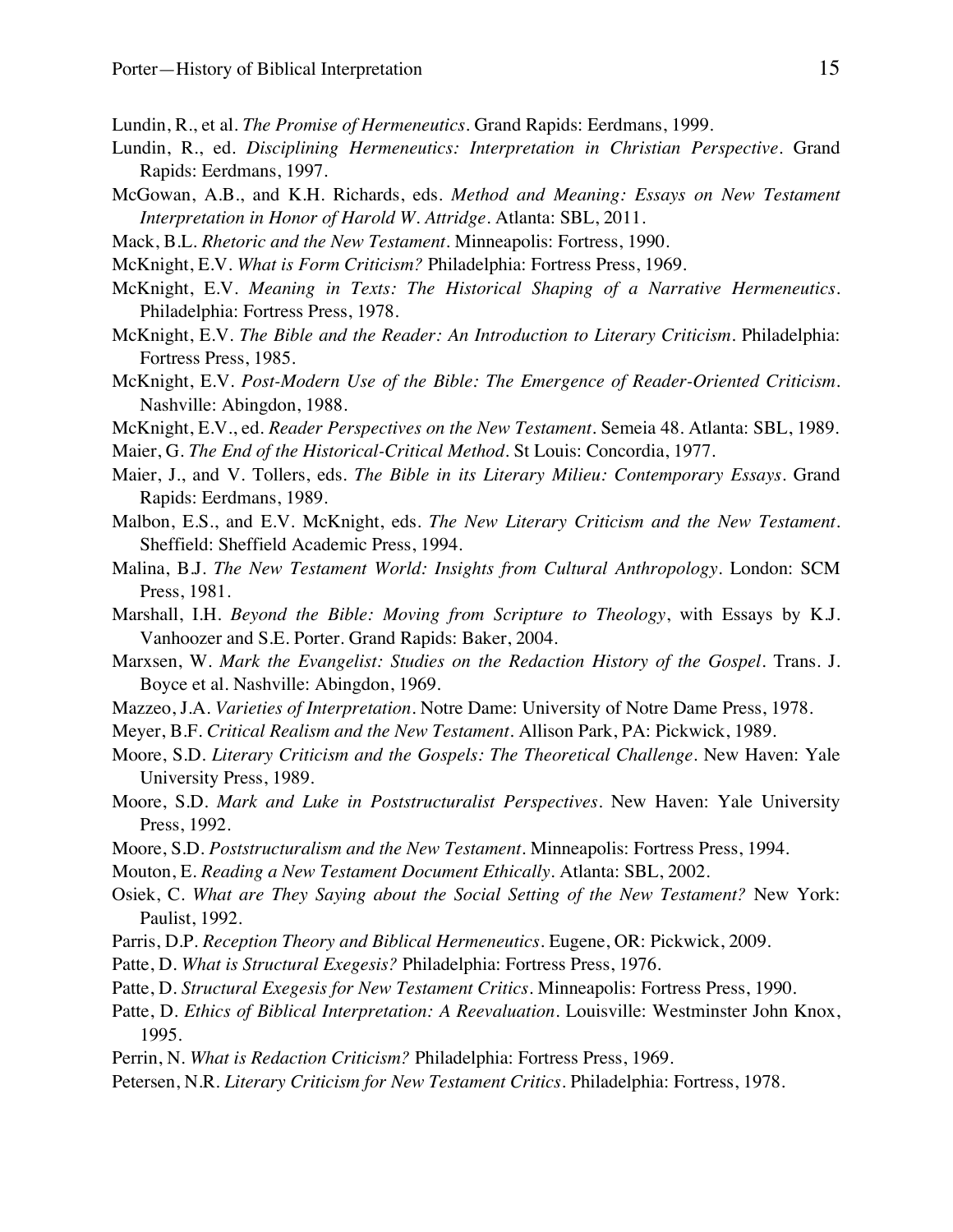- Poland, L.M. *Literary Criticism and Biblical Hermeneutics: A Critique of Formalist Approaches*. Chico: Scholars Press, 1985.
- Porter, S.E., ed. *Handbook of Classical Rhetoric in the Hellenistic Period 330 B.C.–A.D. 400*. Leiden: Brill, 1997.
- Powell, M.A. *What is Narrative Criticism?* London: SPCK, 1990.
- Pritchard, J.P. *A Literary Approach to the New Testament*. Norman: University of Oklahoma Press, 1972.
- Redlich, E.B. *Form Criticism*. London: Duckworth, 1939.
- Rhoads, D., and D. Michie. *Mark as Story: An Introduction to the Narrative of a Gospel*. Philadelphia: Fortress Press, 1982. 2<sup>nd</sup> ed. 1999.
- Ricoeur, P. *Interpretation Theory: Discourse and the Surplus of Meaning*. Fort Worth: Texas Christian University Press, 1976.
- Robbins, V.K. *The Tapestry of Early Christian Discourse: Rhetoric, Society and Ideology*. London: Routledge, 1996.
- Rogerson, J., et al. *The Study and Use of the Bible*. Grand Rapids: Eerdmans, 1988.
- Rogerson, J.W., et al., eds. *The Bible in Ethics*. Sheffield: Sheffield Academic Press, 1995.
- Rohrbaugh, R., ed. *The Social Sciences and New Testament Interpretation.* Peabody, MA: Hendrickson, 1996.
- Rowland, D., and M. Corner. *Liberating Exegesis: The Challenge of Liberation Theology to Biblical Studies*. Louisville: Westminster John Knox, 1989.
- Russell, L.M., ed. *Feminist Interpretation of the Bible*. Philadelphia: Fortress, 1983.
- Sanday, W., ed. *Oxford Studies in the Synoptic Problem*. Oxford: Clarendon, 1911.
- Sanders, J.A. *Torah and Canon*. Philadelphia: Fortress Press, 1972.
- Sanders, J.A. *Canon and Community: A Guide to Canonical Criticism*. Philadelphia: Fortress, 1984.
- Schmidt, K.L. *Der Rahmen der Geschichte Jesu: Literarkritische Untersuchungen zur ältesten Jesusüberlieferung*. Berlin: Trowitzsch, 1919.
- Schneiders, S.M. *The Revelatory Text: Interpreting the New Testament as Sacred Scripture*. San Francisco: HrperSanFrancisco, 1991.
- Schottroff, L. *Lydia's Impatient Sisters: A Feminist Social History of Early Christianity*. London: SCM Press, 1995.
- Schüssler Fiorenza, E. *In Memory of Her: A Feminist Theological Reconstruction of Christian Origins*. New York: Crossroad, 1992.
- Seeley, D. *Deconstructing the New Testament*. Leiden: Brill, 1994.
- Smith, M., and J. Hoffman, eds. *What the Bible Really Says*. San Francisco: Harper, 1989.
- Spencer, R.A., ed. *Orientation by Disorientation: Studies in Literary Criticism and Biblical Literary Criticism*. Pittsburgh: Pickwick, 1980.
- Stambaugh, J.E., and D.L. Balch. *The New Testament in its Social Environment*. Philadelphia: Westminster, 1986.
- Streeter, B.H. *The Four Gospels: A Study of Origins.* London: Macmillan, 1924.
- Sugirtharajah, R.S. ed. *Voices from the Margin: Interpreting the Bible in the Third World*. London: SPCK, 1991.
- Taylor, V. *The Formation of the Gospel Tradition*. London: Macmillan, 1945.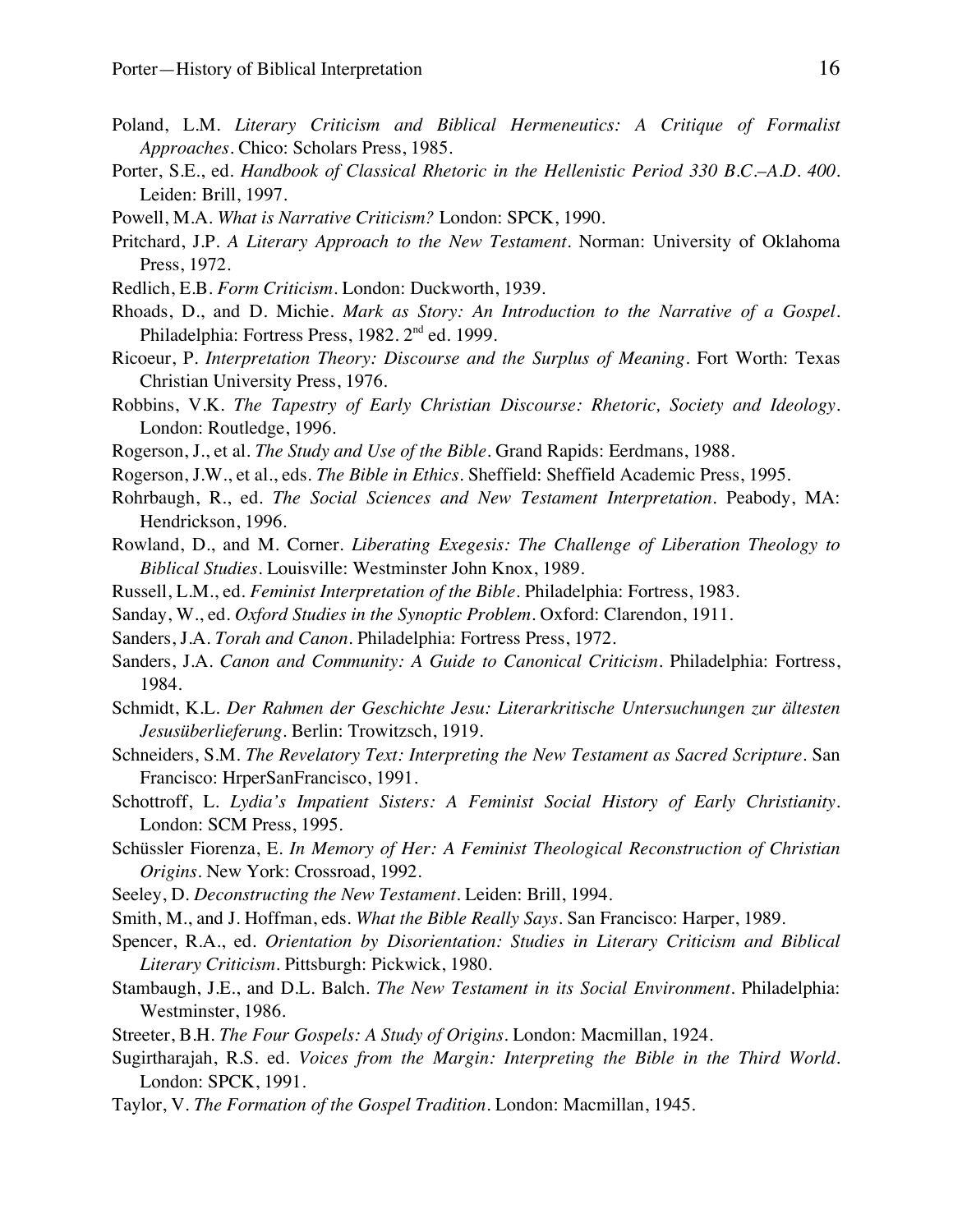- Theissen, G. *Sociology of Early Palestinian Christianity*. Philadelphia: Fortress Press, 1978.
- Thiselton, A.C. *The Two Horizons: New Testament Hermeneutics and Philosophical Description*. Grand Rapids: Eerdmans, 1980.
- Thiselton, A.C. *New Horizons in Hermeneutics.* Grand Rapids: Zondervan, 1992.
- Thiselton, A.C. *Interpreting God and the Postmodern Self: On Meaning, Manipulation and Promise*. Edinburgh: T. & T. Clark, 1995.
- Thiselton, A.C. *Thiselton on Hermeneutics*. Grand Rapids: Eerdmans, 2006.
- Thiselton, A.C. *The Hermeneutics of Doctrine*. Grand Rapids: Eerdmans, 2007.
- Tidball, D. *An Introduction to the Sociology of the New Testament*. Exeter: Paternoster, 1983.
- Treier, D*. Introducing Theological Interpretation of Scripture: Recovering a Christian Practice*. Grand Rapids: Baker, 2008.
- Vanhoozer, K.J. *Biblical Narrative in the Philosophy of Paul Ricoeur: A Study in Hermeneutics and Theology*. Cambridge: Cambridge University Press, 1990.
- Vanhoozer, K.J. *Is There a Meaning in This Text? The Bible, the Reader, and the Morality of Literary Knowledge*. Grand Rapids: Zondervan, 1998.
- Vanhoozer, K.J. *The Drama of Doctrine: A Canonical Linguistic Approach to Christian Theology*. Louisville: Westminster John Knox, 2005.
- Voelz, J.W. *What does This Mean? Principles of Biblical Interpretation in the Post-Modern World*. St Louis: Concordia Publishing House, 1995.
- Wall, R.W., and E.E. Lemcio. *The New Testament as Canon: A Reader in Canonical Criticism*. Sheffield: Sheffield Academic Press, 1992.
- Warner, M., ed. *The Bible as Rhetoric: Studies in Biblical Persuasion and Credibility*. London: Routledge, 1990.
- Watson, D.F., and A.J. Hauser, eds. *Rhetorical Criticism of the Bible: A Comprehensive Bibliography with Notes on History and Method*. Leiden: Brill, 1994.
- Watson, F., ed. *The Open Text: New Directions for Biblical Studies?* London: SCM Press, 1993.
- Wilder, A.N. *The Bible and the Literary Critic*. Minneapolis: Fortress Press, 1991.
- Wischmeyer, O., and E.-M. Becker, eds. *Was ist ein Text?* Tübingen: Francke, 2001.
- Wischmeyer, O., ed. *Herkunft und Zukunft der neutestamentlichen Wissenschaft.* Tübingen: Francke, 2003.
- Zimmermann, H. *Neutestamentliche Methodenlehre: Darstellung der historisch-kritischen Methode*. Stuttgart: Katholisches Bibelwerk, 1968.
- Zimmermann, J. *Recovering Theological Hermeneutics: An International-Trinitarian Theory of Interpretation*. Grand Rapids: Baker, 2004.

*Linguistics, Semantics and Other Language Study*

- Bartholomew, C., et al., eds. *After Pentecost: Language & Biblical Interpretation*. Carlisle: Paternoster, 2001.
- Becker, E.-M. *Schreiben und Verstehen: Paulinische Briefhermeneutik im Zweiten Korintherbrief.* Tübingen: Francke, 2002.
- Berlin, A. *The Dynamics of Biblical Parallelism*. Bloomington: Indiana University Press, 1985.